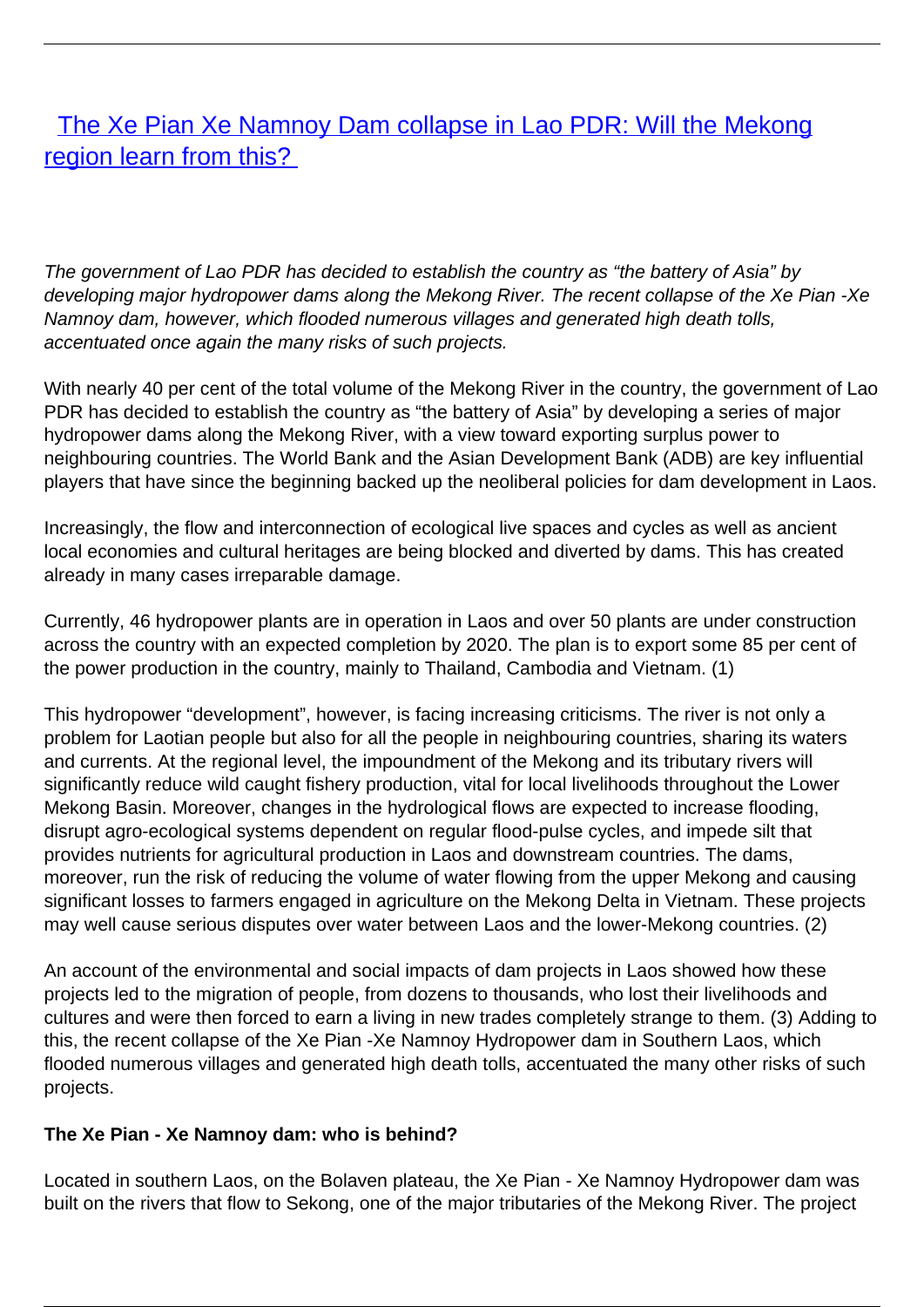dates back to June 1993, when the Thai and Laotian governments signed a memorandum of understanding on the trade of 1.5 million kilowatts (kW) of electricity. The following year, Dong-A E&C, a Korean company, signed a contract with the Laotian government to develop a hydropower plant, with a total investment of US 498.41 million dollars.

The South Korean Ministry of Strategy and Finance (MOSF) provided part of the required financial resources to its Economic Development and Cooperation Fund (EDCF) for developing the dam. The Dong-A Group, however, went bankrupt in May 1998, shortly after the outbreak of the Asian Financial Crisis, and its subsidiary, Dong-A E&C, also filed for bankruptcy in November 2000. This left the dam project in an indefinite halt.

The project resurfaced when SK Engineering & Construction, another Korean company, and Korean Western Power Company (KWPC) signed a memorandum of understanding with the Laotian government in 2006 to resume the project. In 2011, the Laotian government applied for financial aid from Korea's cooperation fund EDCF. The MOSF and its Laotian counterpart signed an agreement shortly afterwards. (4)

Besides South Korea's investment, the Thai Ayudhya Public Company Bank also co-financed this joint venture. The Bank is currently under the umbrella of Japan's Mitsubishi UFJ Financial Group (MUFG). Also, Japan's Government Pension Investment Fund (GPIF) owns shares worth around a billion and a half yen (approximately 14 million US dollars) of the Krungthai Bank, another Thai cofinancer of the joint venture, as well as credits worth over 6 billion yen (approximately 59 million US dollars) of the Export-Import Bank of Korea, which finances the Lao Holding State Enterprise (LHSE), which created the joint venture. (5)

The consortium advertised that the hydropower dam, capable of 410 MW of electricity after completion, would generate handsome profits for the next 27 years by exporting its product to the Thai Ratchaburi Electricity Generating Holding power company. The ads, however, avoid mentioning that indigenous people were forced again to leave their livelihoods as well as the many social and environmental risks that such a dam holds.

## **The silenced impacts**

The indigenous Nyaheun people, who populated the area to be flooded by the Xe Pian -Xe Namnoy Dam Project, used to be self-sufficient; harvesting enough rice from their land, while the nearby river and forests also provided them with food and water.

However, shortly after the dam project contract was signed, they were forced to migrate to the mountainous region, leaving their generations-back fishing livelihoods behind and obliged to harvest coffee. The mountainous region, however, was home to another native ethnic group known as the Jhru. The Jhru and the Nyaheun had historically been on unfriendly terms with each other. The Nyaheun migration into the Jhru area meant a decrease in available drinking water as well as damage to the fertility of local soil, which resulted in reduced harvests and the necessity to use fertilizers. Migration has drastically compromised the quality of life for both groups. (6)

When Dong-A E&C's project failed two decades ago, the Nyaheun began to return to their home villages. However, when the construction resumed, they were again forced to leave.

Moreover, Cambodian villages around the lower Mekong, for example, already experienced abrupt changes in water volumes, rapid decreases and changes in the amounts and species of fish available